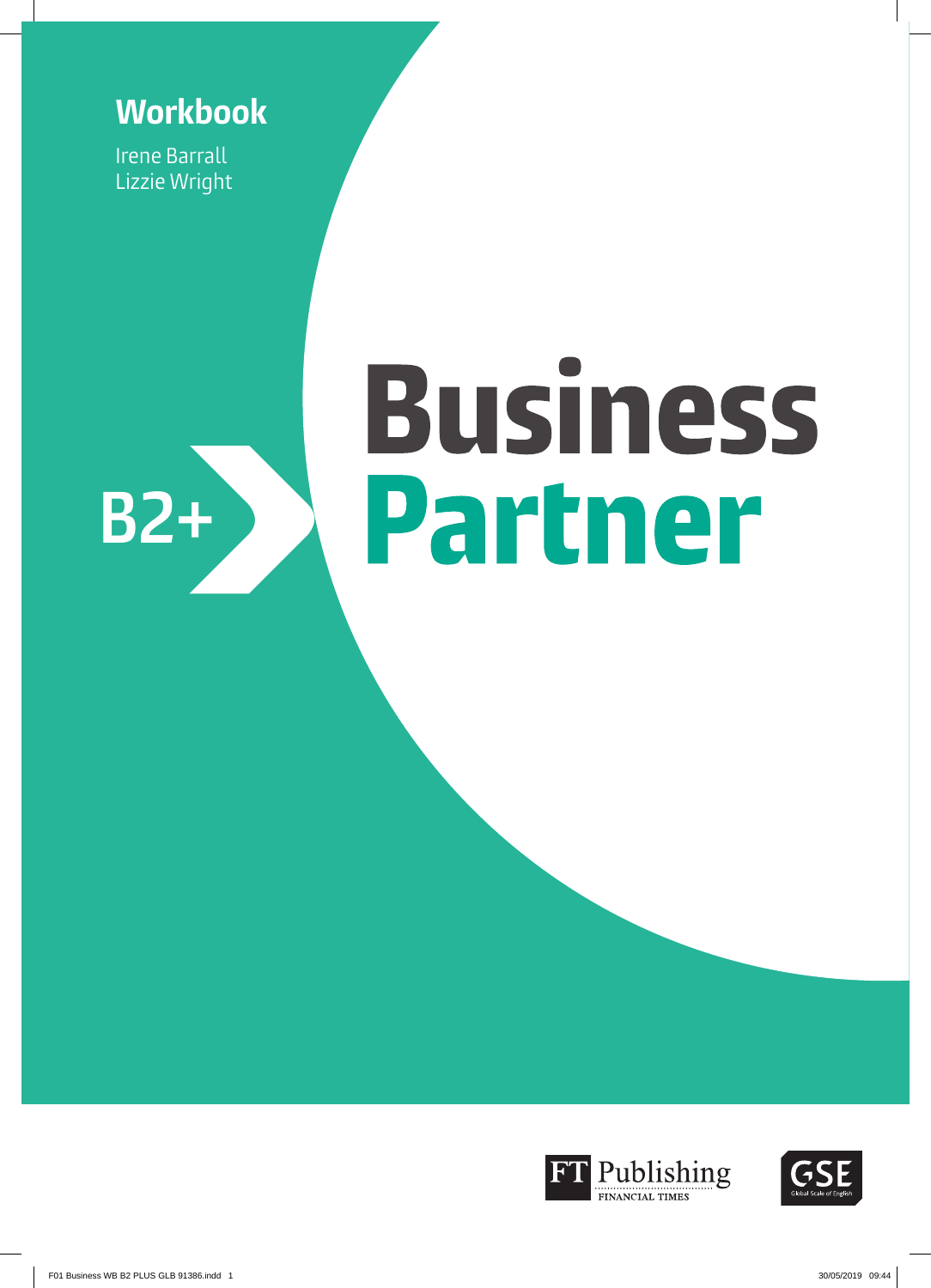# **Contents**

| <b>UNIT 1 &gt; MARKET RESEARCH</b> |                                               |     |      |     |
|------------------------------------|-----------------------------------------------|-----|------|-----|
| <b>Vocabulary</b>                  | Terms in market research                      |     |      | p.4 |
| Grammar                            | Question tags                                 |     |      | p.5 |
| <b>Reading</b>                     | Focus groups: FAQs                            | p.6 |      |     |
| <b>Functional language</b>         | Using leading and open questions to effect    |     | p.7  |     |
|                                    | Responding to questions during a presentation |     |      |     |
| <b>Writing</b>                     | p.8<br>Reports - Summary findings             |     |      |     |
| <b>Pronunciation</b>               | 1.2 Intonation in question tags               |     | p.44 |     |
|                                    | 1.3 Indian English pronunciation              |     |      |     |

# **UNIT 2 > GIVE AND TAKE Vocabulary** Giving back **p.9 Grammar** Cleft sentences **p.10 Cleft sentences Listening Empathy in the workplace <b>p.11 Example 20 p.11 p.11 Functional language** Renegotiation of an agreement Promoting collaboration **p.12 Writing Emails – Stating requirements p.13 p.13 p.13 Pronunciation** 2.2 Intonation in cleft sentences 2.4 Southern U.S. English pronunciation **p.45**

| <b>UNIT 3 &gt; MONEY MATTERS</b>                    |                                                                   |                                             |      |
|-----------------------------------------------------|-------------------------------------------------------------------|---------------------------------------------|------|
| <b>Vocabulary</b>                                   |                                                                   | Word building - verbs, adjectives and nouns | p.14 |
|                                                     | Personal banking                                                  |                                             |      |
| Grammar                                             | Phrasal verbs                                                     |                                             | p.15 |
| <b>Reading</b>                                      | Women want face-to-face financial advice - men just hate the cost |                                             | p.16 |
| <b>Functional language</b>                          |                                                                   | Fact-based and emotion-based presentations  | p.17 |
|                                                     | Defending ideas and describing consequences                       |                                             |      |
| <b>Writing</b><br>Letter of complaint               |                                                                   | p.18                                        |      |
| <b>Pronunciation</b><br>3.2 Stress in phrasal verbs |                                                                   |                                             | p.46 |
|                                                     | 3.3 Chunking and stress in presentations                          |                                             |      |

| <b>UNIT 4 &gt; CHALLENGES</b> |                                    |                                                           |      |      |
|-------------------------------|------------------------------------|-----------------------------------------------------------|------|------|
| <b>Vocabulary</b>             | Collocations: the environment      |                                                           |      | p.19 |
| Grammar                       | Perfect aspect                     |                                                           |      | p.20 |
| <b>Listening</b>              | Security challenges                |                                                           | p.21 |      |
| <b>Functional language</b>    | Managing challenging negotiations  |                                                           |      | p.22 |
|                               | Managing challenging conversations |                                                           |      |      |
| <b>Writing</b>                | Proposals - Recommendations        |                                                           | p.23 |      |
| <b>Pronunciation</b>          | 4.2 Weak forms in perfect tenses   |                                                           |      | p.47 |
|                               |                                    | 4.4 Volume and tone of voice in challenging conversations |      |      |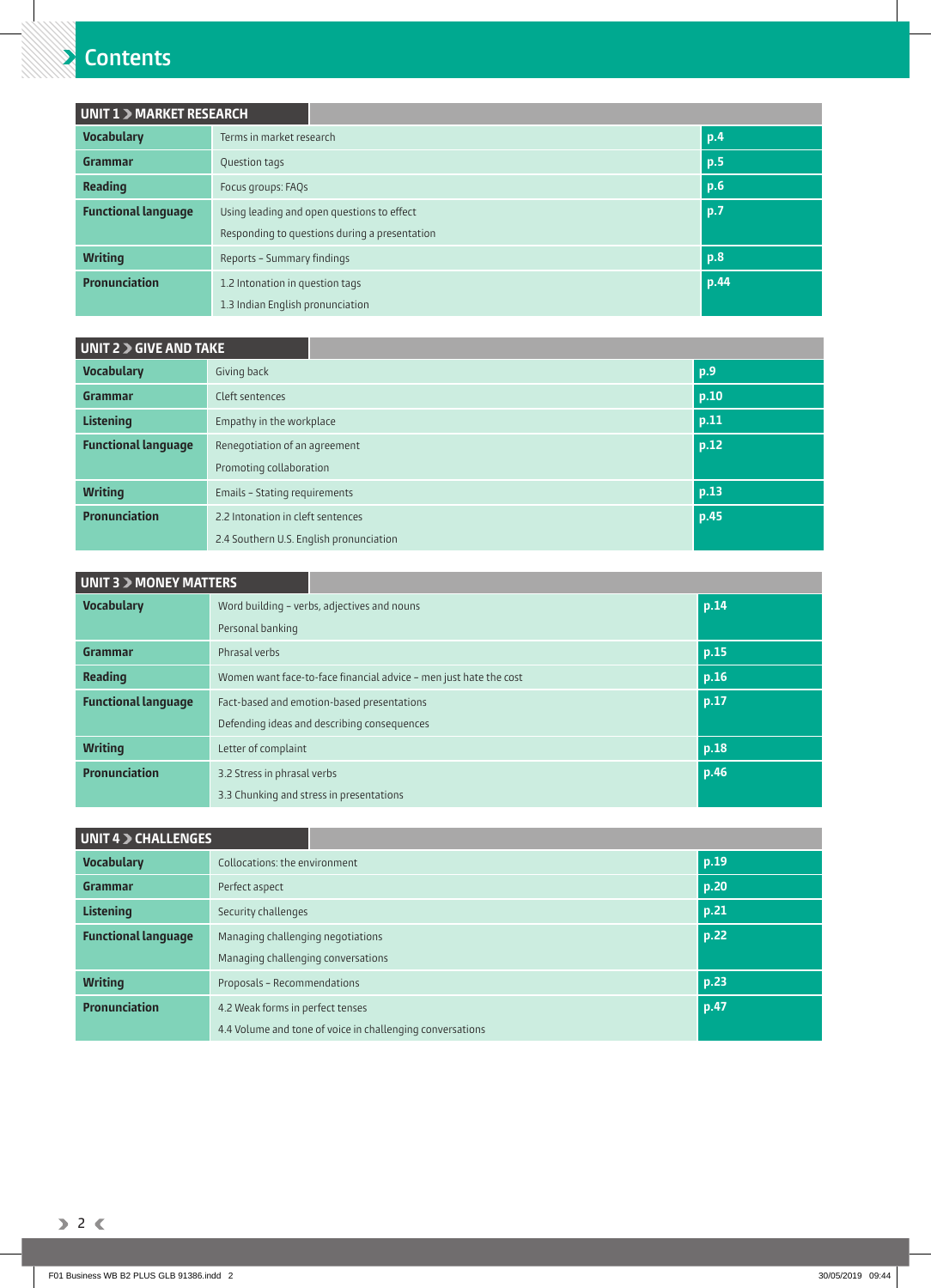| UNIT 5 > GLOBAL MOBILITY   |                                             |      |
|----------------------------|---------------------------------------------|------|
| <b>Vocabulary</b>          | Relocation and secondment                   | p.24 |
|                            | Word building - verbs, nouns and adjectives |      |
| Grammar                    | Inversion                                   | p.25 |
| <b>Listening</b>           | p.26<br>Company relocation                  |      |
| <b>Functional language</b> | Talking about performance                   | p.27 |
|                            | Developing a convincing argument            |      |
| <b>Writing</b>             | Blog post describing relocation             | p.28 |
| <b>Pronunciation</b>       | 5.1 Stress patterns in word building        | p.48 |
|                            | 5.2 Stress and intonation in inversions     |      |

| UNIT 6 > ALLIANCES         |                                             |      |
|----------------------------|---------------------------------------------|------|
| <b>Vocabulary</b>          | Alliances and acquisitions                  | p.29 |
| Grammar                    | Past modals                                 | p.30 |
| <b>Reading</b>             | Is a strategic alliance the best way to go? | p.31 |
| <b>Functional language</b> | Diffusing conflict                          | p.32 |
|                            | Analysing and learning from mistakes        |      |
| <b>Writing</b>             | Report extract                              | p.33 |
| <b>Pronunciation</b>       | 6.2 Weak forms in past modals               | p.49 |
|                            | 6.4 Scottish English pronunciation          |      |

| UNIT 7 > RISK              |                                        |      |
|----------------------------|----------------------------------------|------|
| <b>Vocabulary</b>          | Managing and minimising risk           | p.34 |
| Grammar                    | Second, third and mixed conditionals   | p.35 |
| <b>Listening</b>           | Investing in today's uncertain markets | p.36 |
| <b>Functional language</b> | Talking about risk                     | p.37 |
|                            | Analysing risks                        |      |
| <b>Writing</b>             | Accident report                        | p.38 |
| <b>Pronunciation</b>       | 7.1 Linking between words              | p.50 |
|                            | 7.2 Intonation in conditionals         |      |

| UNIT 8 > DECISIONS                                                 |                                                            |  |  |      |
|--------------------------------------------------------------------|------------------------------------------------------------|--|--|------|
| <b>Vocabulary</b>                                                  | <b>Decisions</b>                                           |  |  | p.39 |
| Grammar                                                            | $to$ + infinitive or -ing form                             |  |  | p.40 |
| Reading                                                            | Is courage the key to good business decisions?             |  |  | p.41 |
| <b>Functional language</b>                                         | Fact-based and emotion-based approaches to decision-making |  |  | p.42 |
|                                                                    | Relationship-oriented decision-making                      |  |  |      |
| <b>Writing</b>                                                     | Describing a decision                                      |  |  | p.43 |
| <b>Pronunciation</b>                                               | 8.2 South African English pronunciation                    |  |  | p.51 |
| 8.4 Stress and intonation in relationship-oriented decision-making |                                                            |  |  |      |
| Answer key p.52<br>Audioscripts p.60                               |                                                            |  |  |      |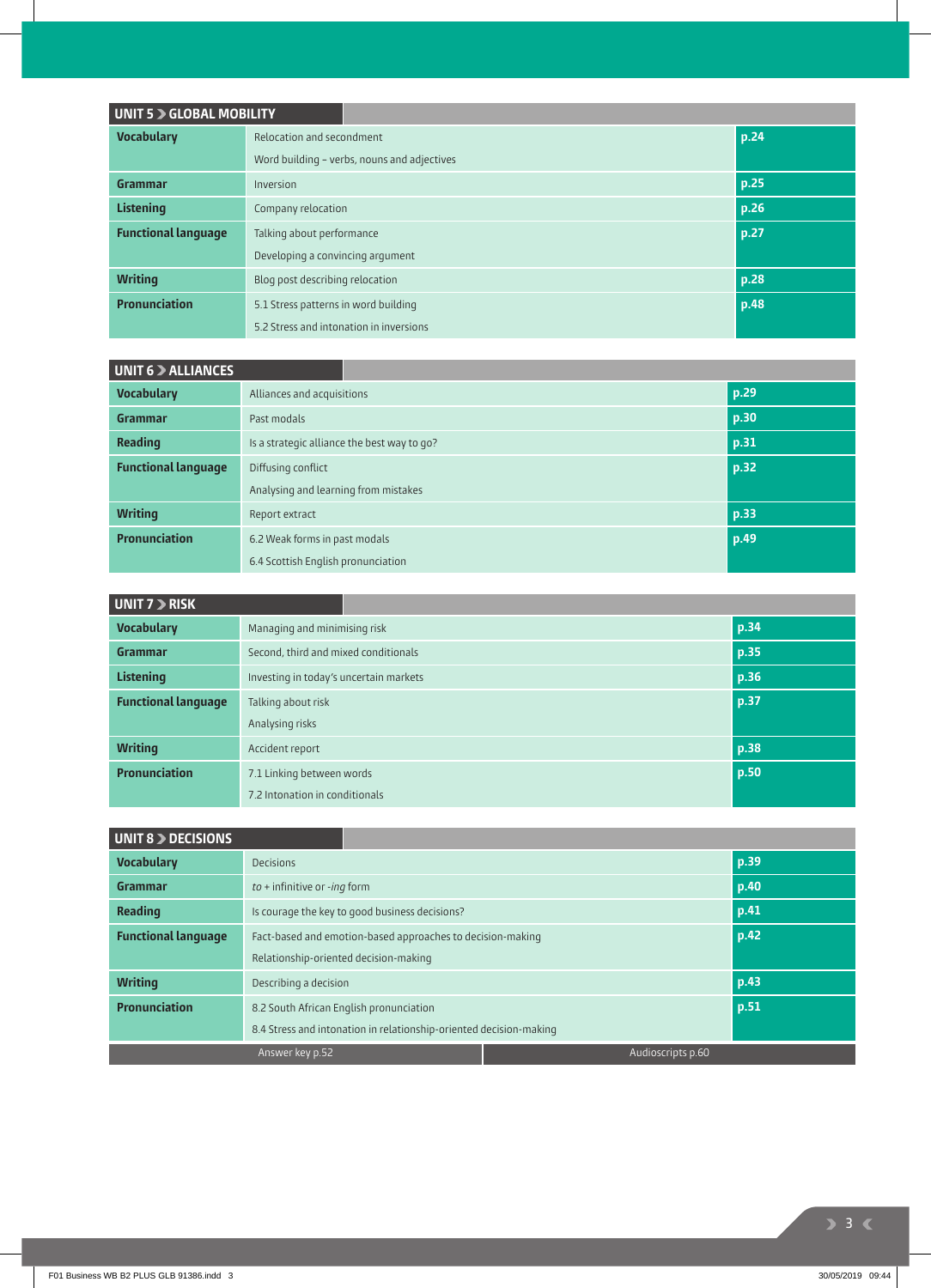# **Terms in market research Vocabulary**

**1 Choose the correct option in italics to complete the excerpt from a report.**

We carried out primary <sup>1</sup> *research | market | promotion* on our <sup>2</sup> *target | objective | goal* audience and now plan to arrange further feedback. The next stage will use a combination of both online 3 *assessments* / *surveys* / *evaluations* and focus 4 *panels / teams / groups*. In order to carry this out as cost effectively as possible, the sample <sup>5</sup>amount / quantity / size will be small. In addition, <sup>6</sup>primary / *secondary / minor* research will also be carried out using existing data available on the internet.

# **2 Complete the meeting notes with the words in the box. There is one extra word.**

analysis customer satisfaction in-depth qualitative quantitative researchers respondents tester

## **Action points**

- Select a product  $\frac{1}{1}$  group to use the updated app and report back on new features.
- Contact any  $2 \sim 2$  who have not yet returned their surveys from batch 1. Check whether they need any assistance in answering questions.
- Create a batch  $\frac{3}{2}$  questionnaire to identify whether there was a positive reaction to the new app from the target audience.
- Brief the  $\frac{4}{1-\frac{1}{2}}$  about the level of detail required when questions are answered in the  $5$  interviews.
- Arrange a meeting to discuss the findings from the data  $\frac{6}{2}$  and agree the best method of communicating the information.
- Add details to the report explaining why  $\frac{7}{2}$  research methods are being used in the second part of the study (as the client wishes to use statistics).

# **3** Complete the words for these definitions.

- **1** Another term for secondary research:  $d =$   $\frac{1}{2}$  research
- **2** To measure or assess how people feel about a product: g
- **3** The effect that something is likely to have:  $i = 1, 2, ...$
- **4** To collect data or information from a range of sources: g
- **5** To introduce a new product into the market:  $l = 1, l = 2, ...$
- **6** Describing a realistic plan that has a chance of succeeding:  $v =$  \_\_\_\_\_\_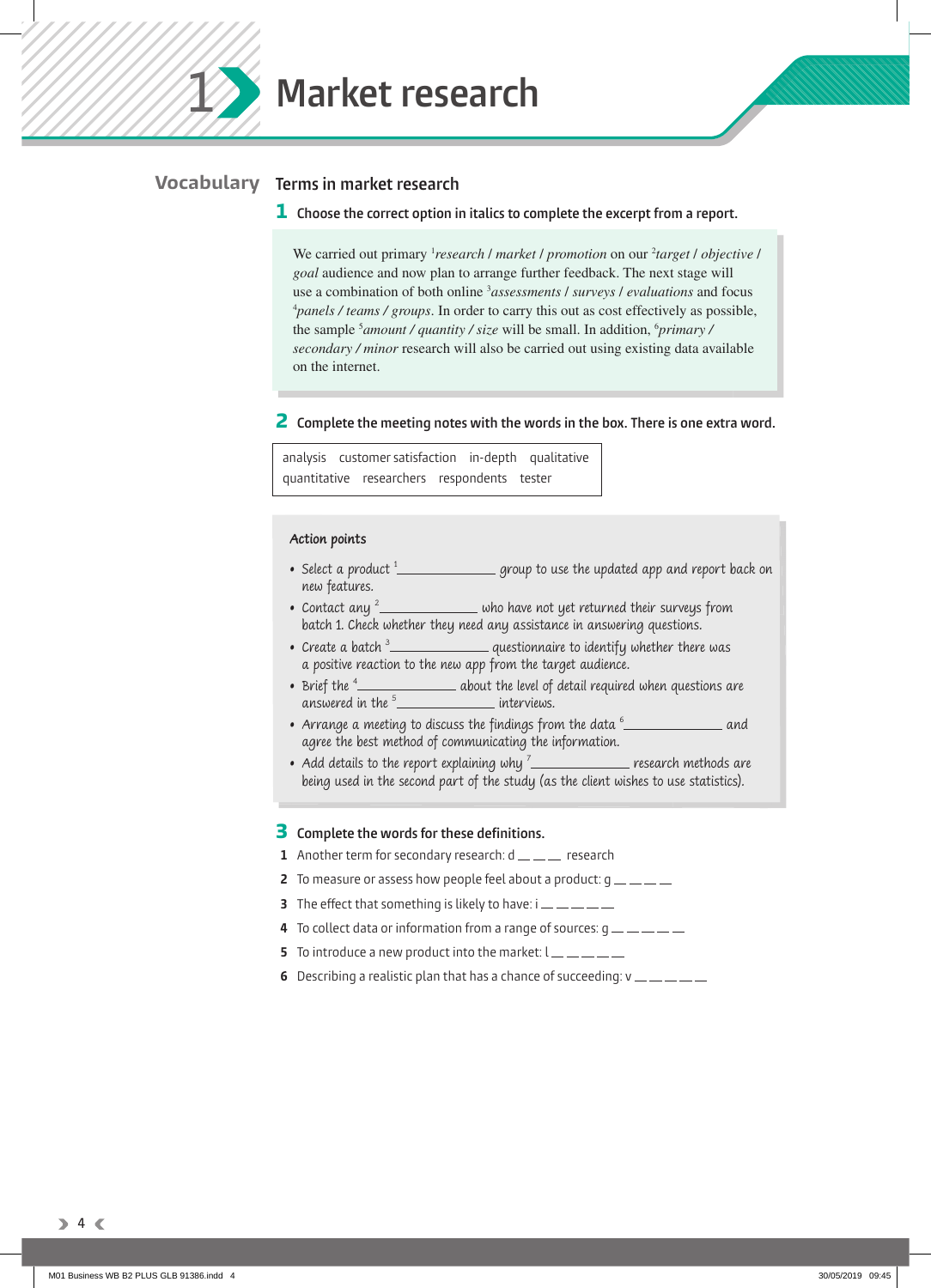# **Question tags Grammar**

## **1 Match the statements (1–6) with the question tags (a–f).**

- **1** The focus group meeting is this afternoon, **a** aren't they?
- **2** These statistics are reliable, **b** are they?
- **3** No one has seen this report, **c** isn't it?
- **4** The market research questionnaire isn't ready yet, **d** were they?
- **5** Nobody is using this computer at the moment, **e** have they?
- **6** The survey questions weren't too difficult, **f** is it?

# **2 Complete the sentences with the question tags in the box.**

aren't they do they doesn't it shall we will we won't they

- 
- 1 Let's consider all the facts before we make a decision, \_\_\_\_\_\_\_\_\_\_\_\_\_?
- **2** Everyone in conference room three is here for the focus group meeting, \_\_\_\_\_\_\_\_\_\_\_\_?
- **3** Honestly, nobody believes these statistics, \_\_\_\_\_\_\_\_\_\_\_\_\_\_?
- **4** The participants will be here by 10 o'clock, \_\_\_\_\_\_\_\_\_\_\_\_\_\_?
- **5** This data helps us to plan our marketing strategy, \_\_\_\_\_\_\_\_\_\_\_\_\_?
- **6** I think you and I won't have enough time to attend the marketing meeting, \_\_\_\_\_\_\_\_\_\_\_\_?

## **3 Complete the dialogue with one word in each gap.**

- **A:** So, the aim of this focus group <sup>1</sup> \_\_\_\_\_\_\_\_\_\_ to select a group of participants that represent our target consumers, isn't <sup>2</sup> \_\_\_\_\_\_\_\_\_\_?
- **B:** That's correct, but none of your team has got experience in organising this type of  $q$ roup,  $3$  they?
- **A:** Well, Martina worked in Marketing in her previous role, 4\_\_\_\_\_\_\_\_\_\_\_ she?
- **B:** Yes, and Karl<sup>5</sup> excellent organisational skills, doesn't he? Perhaps they could work together?
- A: I'm not sure. It's a big responsibility, <sup>6</sup> 7 [100] <sup>7</sup> 7 Neither Karl nor Martina have a good knowledge of our target consumers. After all, they only joined the company six months ago,  $8$  \_\_\_\_\_\_\_\_\_\_\_ they?
- **B:** Well, why don't we get another couple of people with consumer experience to join the team? For example, Julia and Chris  $\frac{9}{2}$  working on a project at the moment, are  $10$  ?
- **A:** No, but they won't want to work on the focus group,  $11$  \_\_\_\_\_\_\_\_\_\_ they? They both made it clear in the meeting last week that they didn't want to be involved.
- **B:** Well, they might not have a choice. Look, let's leave it there, <sup>12</sup> we? We can talk again on Monday and make a decision.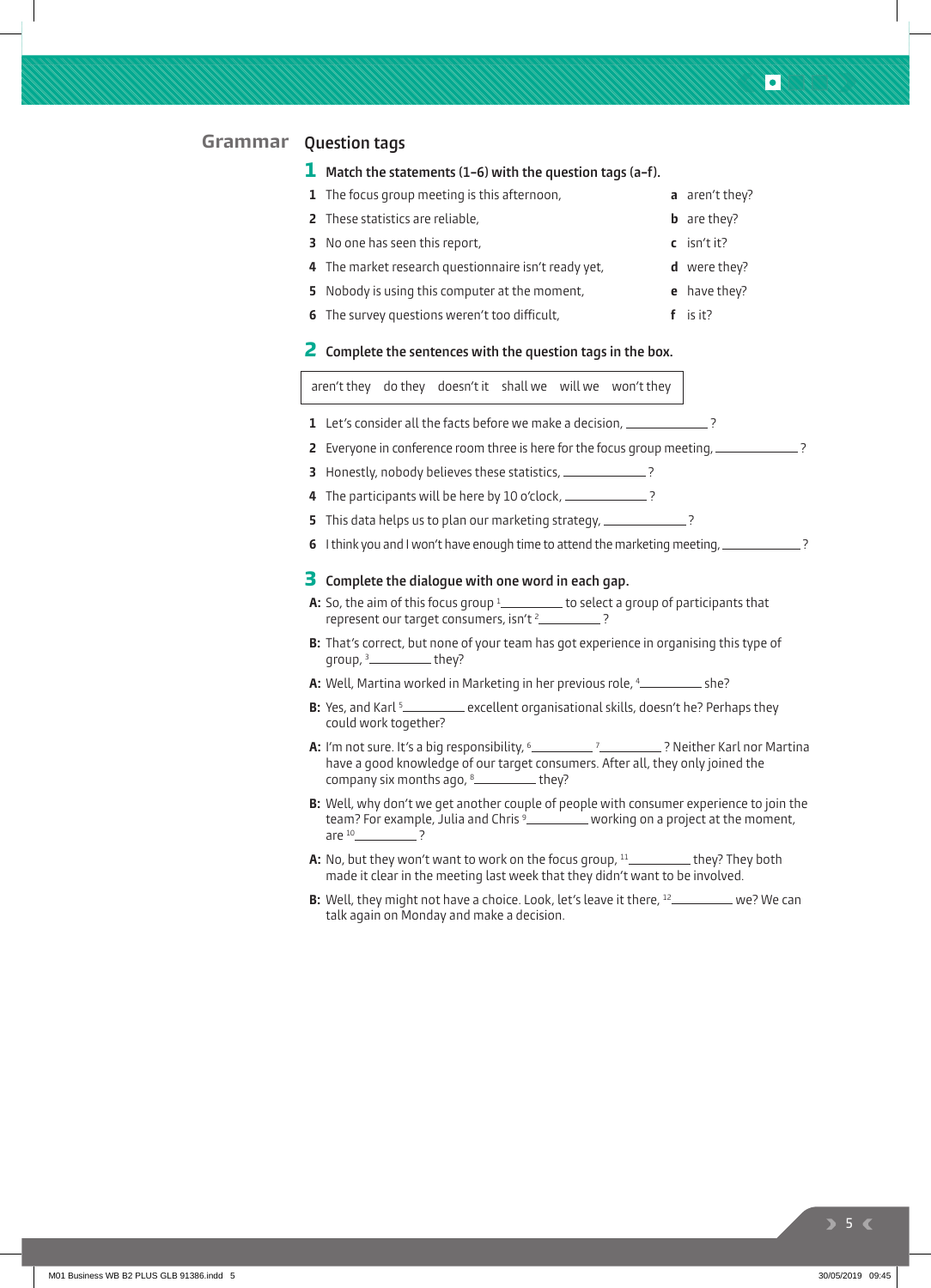**Reading**

# **Focus groups: FAQs**

#### **1**

In business contexts, it can often be useful to gather opinions on a product or service during the development stage. For instance, in a focus group, participants might describe what they like or dislike about a company's product or those of its competitors. Based on information gained from the group discussion, modifications or changes could then be made. Later in the process, focus group opinions may be used to gather feedback on a proposed advertising or marketing campaign. **2** 

Focus groups are most useful for qualitative rather than quantitative research. Quantitative research (which includes surveys, questionnaires and polls) relies on gathering measurable data which is often transformed into statistics. In contrast, qualitative research aims to understand the reasons and background for opinions. Focus groups and interviews allow participants to explain and expand on their opinions in relation to a topic, product or brand.

#### $3 -$

The context is important when deciding how large or small to make a focus group. Most market research companies will have groups of ten to twelve participants. However, some research can work better with smaller groups of around five to seven people.

#### **4**

Although many businesses may prefer participants to meet face-to-face, it is also possible to arrange focus groups via video conferencing or online. Ideally the environment should be relaxed and comfortable.

The group usually includes a moderator whose role is to put forward the questions or topics for discussion. Although the moderator may guide the discussion by managing timekeeping, keeping the group on topic and summarising key points at the end, their main role is to remain neutral and encourage participants to contribute. To facilitate this, the moderator should have excellent listening skills and use body language and eye contact to show interest in what the focus group has to say.

Some experts express concerns about the reliability of research gained from focus groups. The small number of people in a group means that the information gained is often specific and may not always be suitable for generalised contexts. Added to this is whether the opinions of participants are reliable, or if they are saying what they think the moderator wants to hear. Some groups might also contain people who dominate or influence the opinions of other participants. Moreover, it can be difficult to analyse the data. However, it can be a more cost-effective method of gathering data compared with interviewing people individually. An effective moderator can also gain insights from participants' body language and their level of interaction. The findings can produce data that is easier to communicate than complex statistics and the flexibility of focus groups means that they can be used for a wide range of topics.

- **1 Read the article and label the paragraphs (1–6) with the correct heading (a–f).**
- **a** Are they used for particular research?
- **b** What are the pros and cons?

**5** 

**6** 

- **c** How is the research carried out?
- **e** How many participants are required? **f** How is the group run?

 $\perp$ 

**d** Why use focus groups?

- **2 Read the article again. Decide if these statements are** *true* **(T),** *false* **(F) or the information is** *not given* **(NG).**
- **1** Participants are usually given the opportunity to try the product. **2** The qualitative method is most useful for data to be expressed in numeric form.
- **3** The moderator should avoid putting forward their own point of view.
- **4** Moderators use both verbal and non-verbal strategies to put people at ease.
- **5** There are concerns regarding the dependability of data from focus groups.
- **6** A disadvantage of focus groups is that they can only be used for limited subjects.

# **3 Tick (**✓**) the two statements which are supported by the article.**

- **1** Focus groups can be used to gain insights into opinions and also gather feedback.
- **2** A disadvantage of focus groups is that discussions need to be carried out in person.  $\Box$
- **3** Data gained from focus groups is regarded as more trustworthy than other methods.  $\Box$
- **4** Participants in focus groups are given the opportunity to describe their views in detail.  $\Box$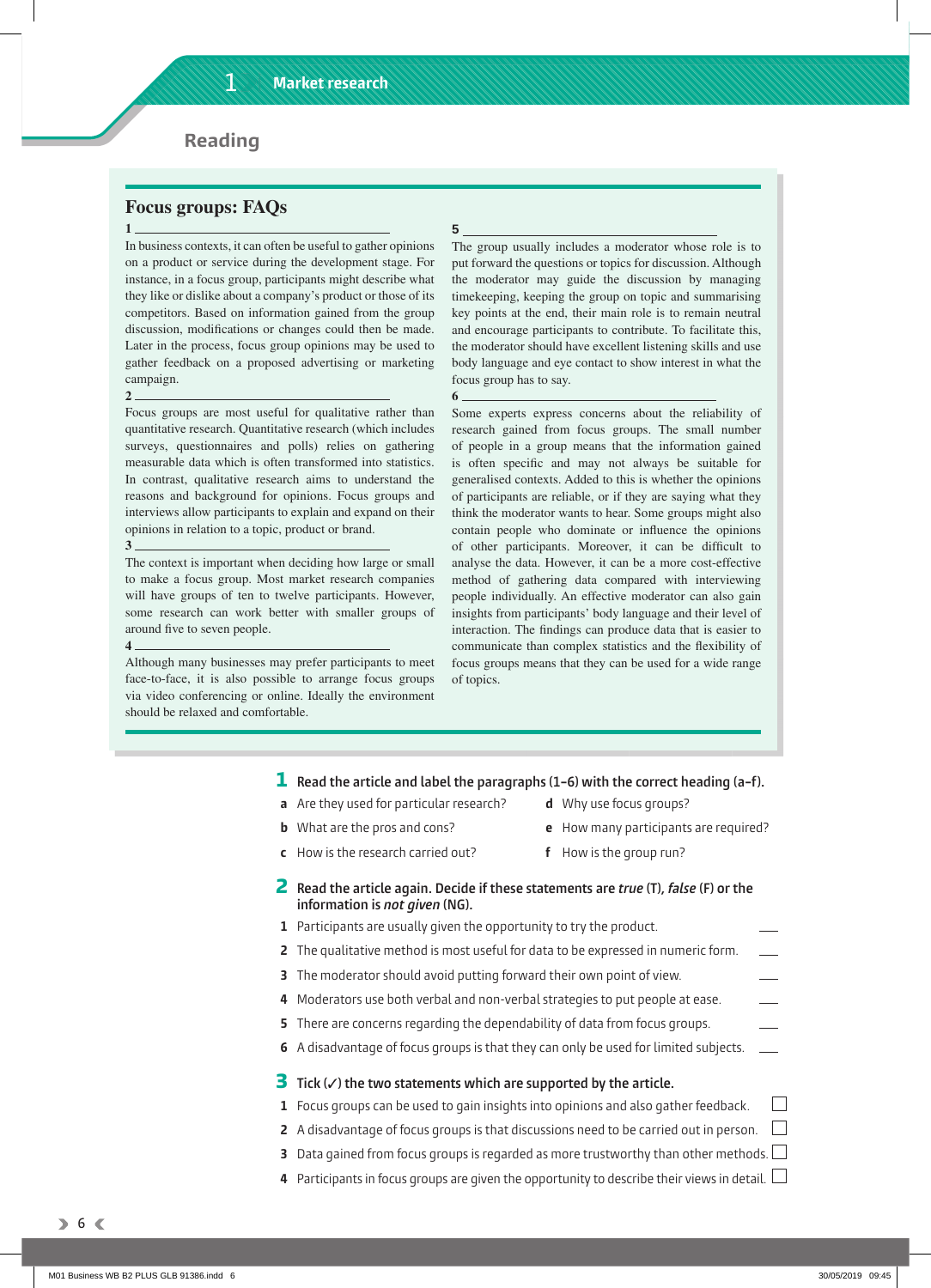# **Using leading and open questions to effect 1 Choose the correct option to complete the questions. 1** What are your thoughts <u>and doing an online training course</u>? **a** on **b** in **c** around **2** What do you think <u>working longer hours on Monday and Wednesday</u>? **a** by **b** on **c** about **3** Would your team <u>a learning new sales strategies</u>? **a** have interest in **b** be interesting for **c** be interested in **4** Has your intern <sub>speaking to HR to discuss options?</sub>  **a** concluded **b** considered **c** contracted **5** Have you thought <u>offering</u> the guests refreshments when they arrive? **a** about **b** on **c** around **6** How would the department <u>about working in smaller teams?</u>  **a** think **b** conclude **c** feel **7** How  $\equiv$  up the primary research with a focus group?  **a** about following **b** don't we follow **c** do we follow **Functional language**

# **Responding to questions during a presentation**

# **2 Match 1–6 with a–f to complete the sentences and questions.**

- **1** To be perfectly frank, **a** in Human Resources to answer that.
- **2** Can you clarify what you mean **b** What's the question exactly?
	-
- **3** Can we discuss this one-to-one **c** I can't give you those figures yet.
- **4** I'm sorry, I didn't understand that. **d** that many people feel strongly about this.
- **5** Let me put you in touch with someone **e** by 'streamline resources'?
- 
- 
- **6** We need to be mindful **f** after the team meeting tomorrow?

# **3 Put the words in italics in the correct order to make responses to questions.**

- **1** Sorry, we can't *very well / because the / is bad / hear you / connection*
- **2** It's a bad line *just repeat / so let me / to be sure / I understood / your question*
- **3** If you can *directly / email me / that question, / I'll respond / to you*
- **4** This is a very *delicate topic / to / respond / sensitively / need to / which we*
- **5** I'm afraid that *outside / presentation / question is / the scope / of today's*
- **6** Sorry, can I *for / just / pushed / stop you / there as / time / we are*